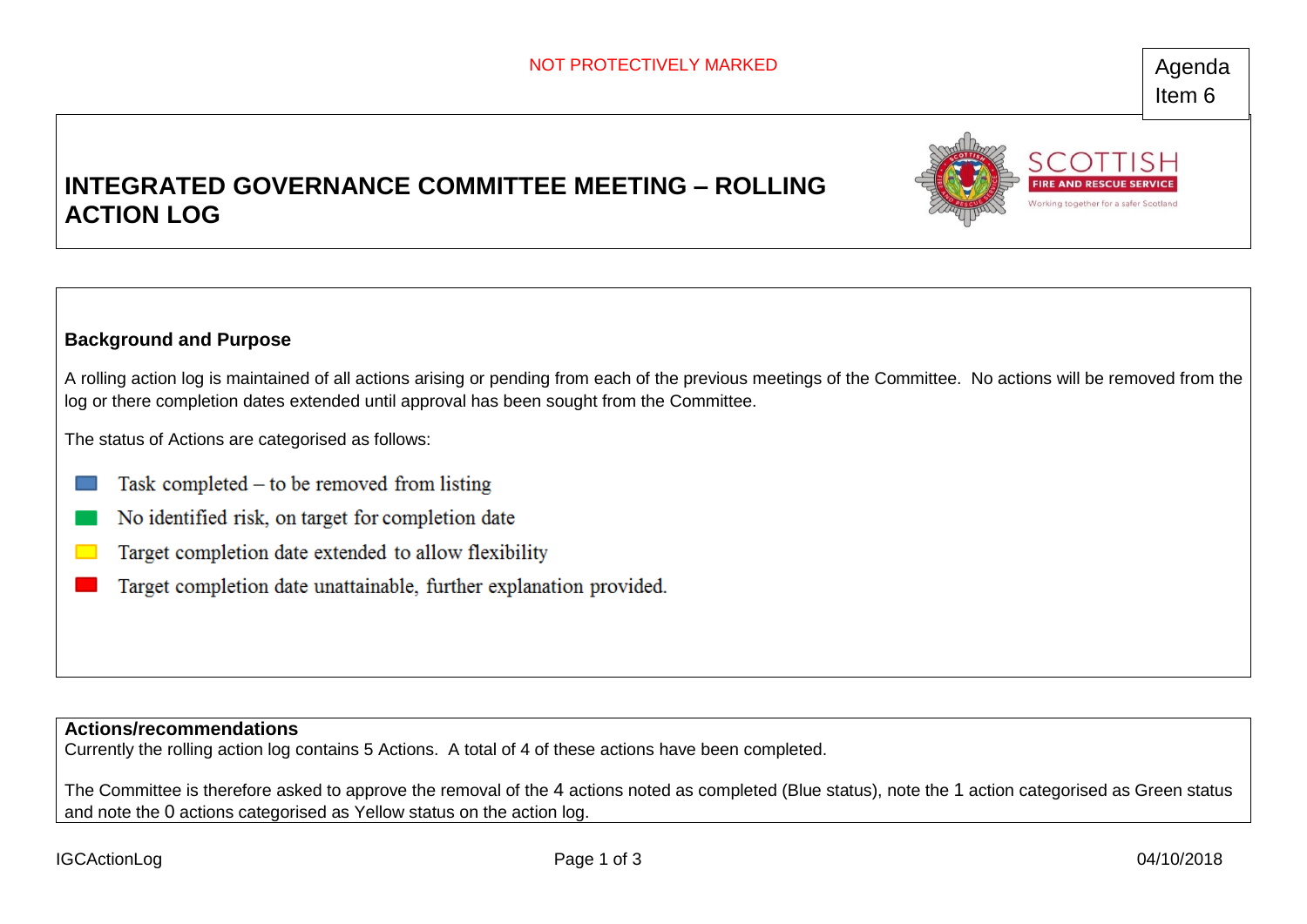# NOT PROTECTIVELY MARKED

| Integrated Governance Group Meeting: 14 June 2018 |                                                                                                                                                                                                                                                                         |           |                 |               |                                  |                                                                                                                                                                                                                                                                                 |  |
|---------------------------------------------------|-------------------------------------------------------------------------------------------------------------------------------------------------------------------------------------------------------------------------------------------------------------------------|-----------|-----------------|---------------|----------------------------------|---------------------------------------------------------------------------------------------------------------------------------------------------------------------------------------------------------------------------------------------------------------------------------|--|
| Agenda<br><b>Item</b>                             | <b>Actions Arising</b>                                                                                                                                                                                                                                                  | Lead      | <b>Due Date</b> | <b>Status</b> | <b>Completion</b><br><b>Date</b> | <b>Position Statement</b>                                                                                                                                                                                                                                                       |  |
| <b>Item</b><br>9.4.4                              | <b>TMPC/SDC</b><br>Measurement<br>Οf<br><b>Benefits Realised - Implementation</b><br>and Monitoring - MD to continue to  <br>consider benefits realisation analysis<br>for projects and to provide an update<br>on the situation to a future meeting<br>(January 2019). | <b>MD</b> | January<br>2019 |               | January<br>2019                  | <b>Completed (17/01/11)</b> – Overarching benefits map<br>for Service Transformation being developed<br>alongside High Level plan. To Board Strategy Day<br>January 2019. TMPC Committee workshops<br>Jan/Feb/March to consider benefits map and<br>measurement in more detail. |  |

| Integrated Governance Group Meeting: 4 October 2018 |                                                                                                                                                                                                                                                                                                                                                                                                                                                                                                                                           |            |                         |               |                                  |                                                                                                                                                                                                                                                                                                                                                                                                                                                                                           |  |
|-----------------------------------------------------|-------------------------------------------------------------------------------------------------------------------------------------------------------------------------------------------------------------------------------------------------------------------------------------------------------------------------------------------------------------------------------------------------------------------------------------------------------------------------------------------------------------------------------------------|------------|-------------------------|---------------|----------------------------------|-------------------------------------------------------------------------------------------------------------------------------------------------------------------------------------------------------------------------------------------------------------------------------------------------------------------------------------------------------------------------------------------------------------------------------------------------------------------------------------------|--|
| Agenda<br><b>Item</b>                               | <b>Actions Arising</b>                                                                                                                                                                                                                                                                                                                                                                                                                                                                                                                    | Lead       | <b>Due Date</b>         | <b>Status</b> | <b>Completion</b><br><b>Date</b> | <b>Position Statement</b>                                                                                                                                                                                                                                                                                                                                                                                                                                                                 |  |
| Item<br>7.1.3                                       | <b>HMFSI Report - Concerns Relating</b><br>to Timescales - Standing Agenda item<br>be introduced to the IGC to provide a $ $ BST<br>list of HMFSI reports planned together<br>timescales<br>with<br>anticipated<br>for<br>completion                                                                                                                                                                                                                                                                                                      |            | <b>January</b><br>2019  |               | January<br>2019                  | <b>Completed (17/01/11)</b> – This has now been<br>updated on IGC agenda and reference will be made<br>to the HMFSI Routine Report that is presented to<br>SDC.                                                                                                                                                                                                                                                                                                                           |  |
| Item<br>8.1.5                                       | Feedback on Spotlight Reports at<br><b>Committees - session on governance</b><br>was scheduled at the next Strategy<br>Day (November). It was suggested<br>that this session includes the mapping<br>of the scrutiny of risk at Executive and<br>Non-Executive levels take place and<br>relates to the overall governance of the<br>The session could also<br>Service.<br>incorporate the process for HMFSI,<br>Audit Scotland reports, etc. This would<br>allow an ideal opportunity to reflect on<br>the governance within the Service. | <b>BST</b> | <b>November</b><br>2018 |               |                                  | Update (17/01/11) - SFRS Governance and<br>Accountability was presented and discussed at the<br>Nov. Board Development / Information Day by<br>Director of SPPC. The structure of Non-Executive<br>and Executive structures and how information flows<br>was detailed. Further to this a session has been<br>programmed on 31 <sup>st</sup> Jan Board Strategy Day<br>specifically focusing on Strategic Risk and how this<br>will support the development of the next Strategic<br>Plan. |  |